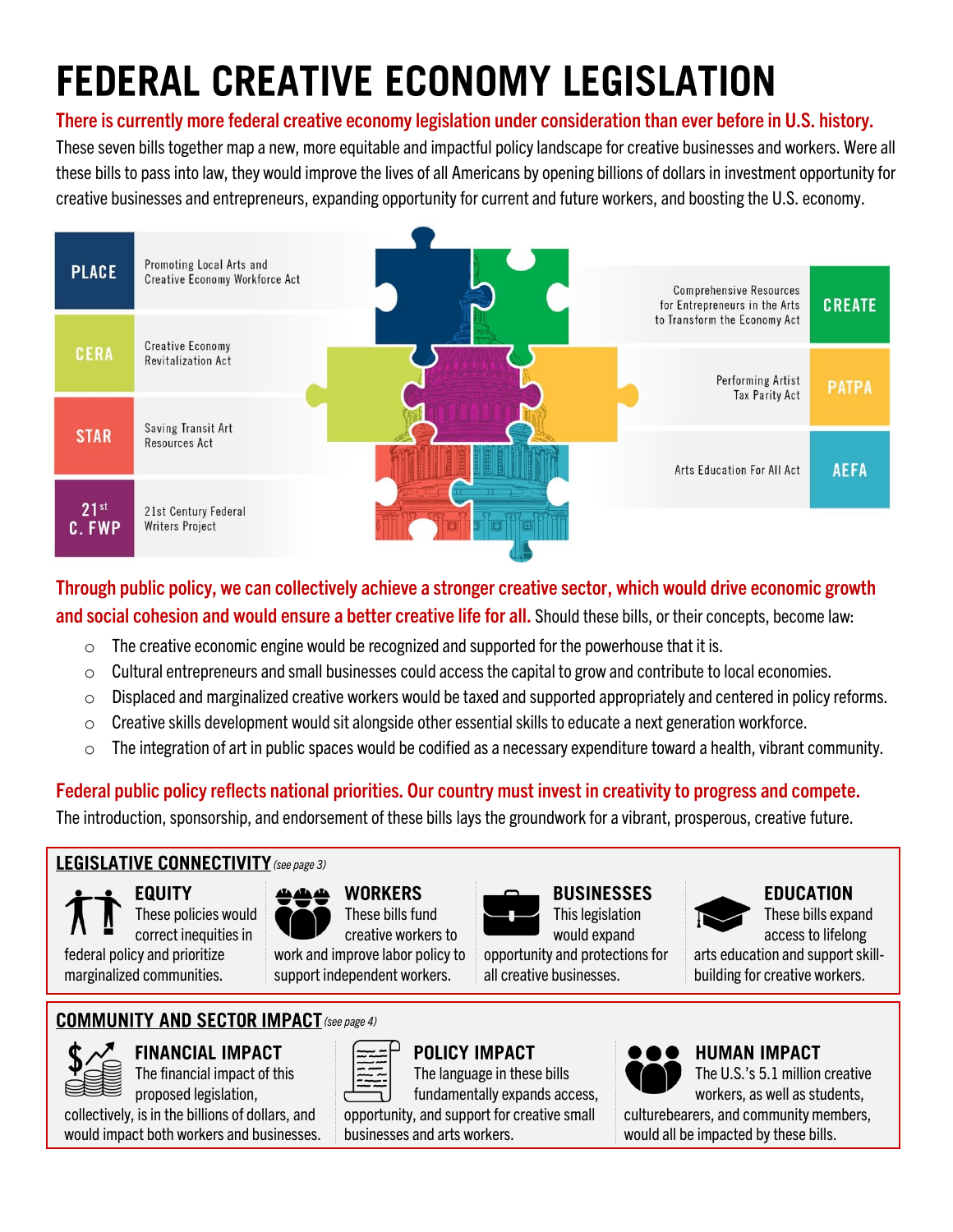### **THE BILLS**

**Never in U.S. history have there been seven bills introduced in Congress to address and improve the creative economy and the lives of the creative workforce.** Together, these bills offer a new vision to supercharge the creative economic powerhouse and ensure a full, vibrant creative life for all Americans.



#### **CREATE**

Bill numbers: **HR 6381 / S.3521** Sponsors: Sen. Brian Schatz (D-HI), Sen. John Cornyn (R-TX), Rep. Debbie Dingell (D-MI)

The bi-partisan **Comprehensive Resources for Entrepreneurs in the Arts to Transform the Economy Act** (CREATE Act) aligns policy to serve those that make our creative economy prosper. It expands SBA and EDA loan programs, and integrates creative work into support programs.



#### **PI ACE**

Bill numbers: **HR 6569** / **S.3560** Sponsors: Sen. Brian Schatz (D-HI), Rep. Chellie Pingree (D-ME)

The **Promoting Local Arts and Creative Economy Workforce Act** (PLACE Act) bolsters local creative economies and workers in creative industries. It amends existing legislation to include the arts, creates new creative economy grants, and directs funding for creative businesses.



#### **CERA**

Bill numbers: **HR 5019 / S 2858** Sponsors: Rep. Teresa Leger Fernández (D-NM), Rep. Jay Obernolte (R-CA), Sen. Ben Luján (D-NM)

The **Creative Economy Revitalization Act** (CERA), a bi-partisan workforce bill, authorizes \$300m in grants to pay local creative workers through public creative projects like festivals, performances, public art, narrative gathering from first responders and marginalized communities, and arts education work.



**STAR** Bill numbers: **HR 2380** Sponsors: Rep. Alma Adams (D-NC)

The **Saving Transit Arts Resources Act** (STAR Act) restores control to local transit authorities regarding art and non-functional landscaping in federally funded transit projects. It returns federal transportation policy to what was the status quo for 30 years until a 2015 reauthorization unexpected prohibited such purposes.



#### 21CFWP

Bill numbers: **HR 3054** Sponsors: Rep. Ted Lieu (D-CA), Rep. Teresa Leger Fernández (D-NM)

Inspired by the 1935 Federal Writers' Project of the New Deal Era, the **21st Century Federal Writers Project Act** (21CFWP) will help address the mass unemployment of writers by authorizing a new grant program and will create a nationally administered archives for the commissioned writing.



#### **PATPA**

Bill numbers: **HR 4750 / S 2872** Sponsors: Rep. Judy Chu (D-CA), Rep. Vern Buchanan (R-FL), Sen. Mark Warner (D-VA), Sen. Bill Hagerty (R-TN)

The **Performing Arts Tax Parity Act** (PATPA), a bi-partisan bill in both the House and the Senate, updates the Qualified Performing Artist tax deduction, modernizing a provision that has been on the books since it was signed into law in the 1980's so that middleclass arts workers can deduct common business expenses.



#### **AEFA**

Bill numbers: **HR 5581** Sponsors: Rep. Suzanne Bonamici (D-OR), Rep. Chellie Pingree (D-ME), Rep. Teresa Leger Fernández (D-NM)

The **Arts Education for All Act** (AEFA), the broadest arts education bill ever introduced, supports universal arts education from pre-K through  $12<sup>th</sup>$  grade, as well as in the juvenile justice system. It closes existing equity gaps to improve health, academic, social, and career success.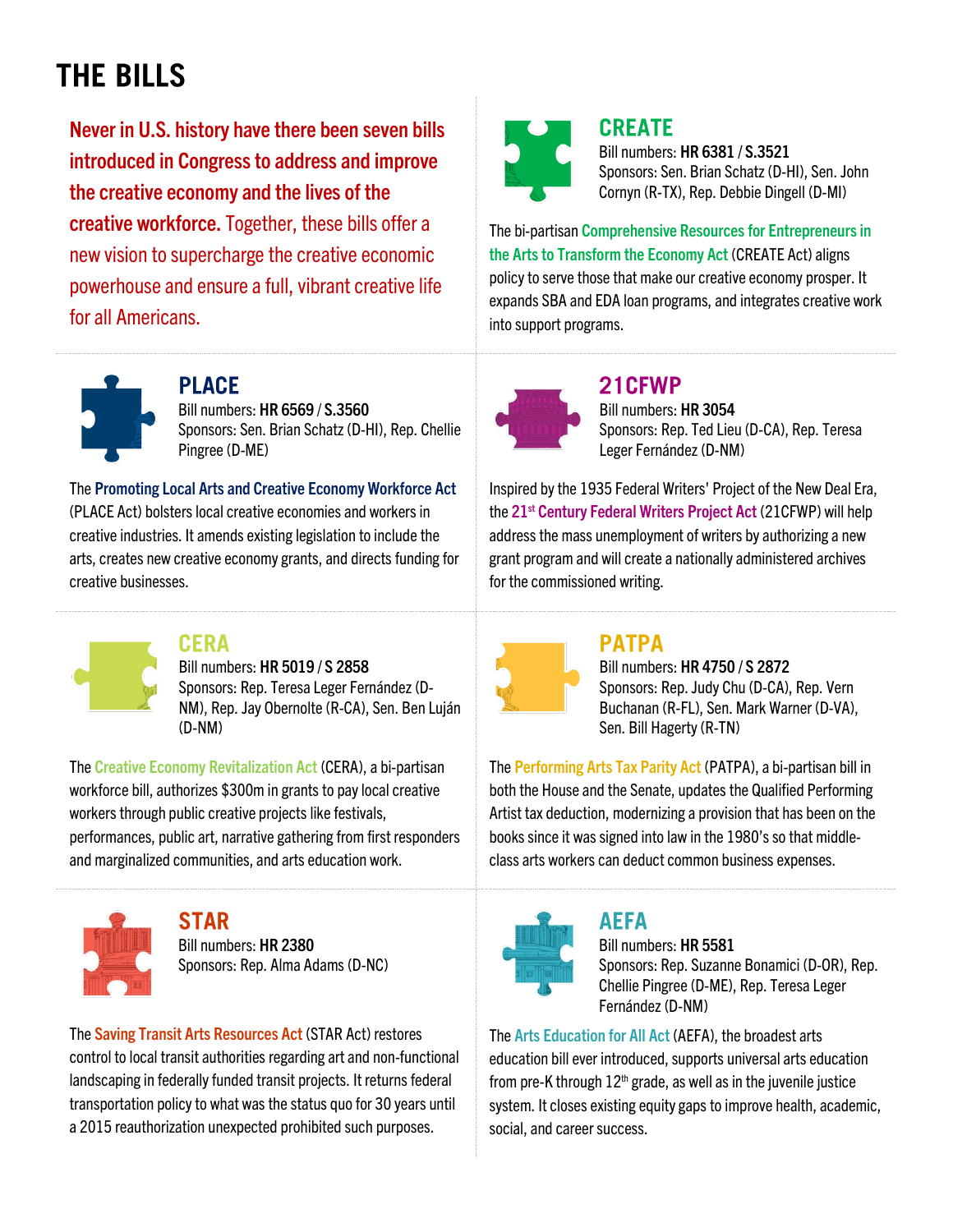### **LEGISLATIVE CONNECTIVITY**

These seven bills have common aims. Both innovative policies and line-by-line adjustments will impact and improve the lives of creative workers, increase opportunity for creative businesses, expand opportunity to access education in the arts, creativity, and innovation, and correct inequities in current policy.



#### **EQUITY**

Racial and cultural equity, particularly for culturebearers, narratives from marginalized groups, and **access to arts education, are central to this legislative push.** Five of the bills addressracial, geographic, economic, and cultural equity.

CERA and 21CFWP include **specific calls to commission narratives from marginalized populations**, and CERA and AEFA both center **funding for arts education for all**, including the **support of culturebearers** who carry traditional knowledge forward. PLACE adjusts policyto **ensure Indigenous artisans earn fairer revenue** from creative work and protects Native heritage, and CREATE **expands access to capital for creative entrepreneurs**, particularly in rural settings.



#### **WORKERS**

**The country's 5.1 million creative workers have long been unable to fully access federal opportunities and programs; these bills and seek to address that inequity.** Six of the bills directly impact the livelihoods of creative workers.

PLACE and PATPA **adjust tax codes that currently disadvantage artists** so they can deduct fair value for donated work and access tax credits and deductions more appropriately. CERA and 21CFWP **authorize direct-to-artist grantsfor work**, while STAR ensurestransit money can **support creators of public art**. AEFA invests in **skill-building for creative educators and future workers**, and PLACE, through various provisions, **improves workforce policy**for creative workers and **increases access to capital** for creative businesses.



#### **BUSINESSES**

**In the U.S., there are over 673,000 creative businesses—9-in-10 of them small or solo businesses—that will benefit from modest changes in current federal policy.** Three of the bills bolster both creative businesses and entrepreneurs.

CREATE **expandsloan programs** and capital for creative businesses, creative entrepreneurs, and non-creative businesses who engage creative workers, and **improves access to economic development tools**. PLACE increases access to **technical assistance, startup and apprenticeship grants, removes barriers to disaster relief funding** for creative businesses, **and tax incentives**. And PATPA **corrects tax policy to ensure artists can** deduct the cost of unreimbursed business expenses.



#### **EDUCATION**

**The U.S. economy works best when future workers are fully prepared—including in the arts, creativity, and innovation.** Three of the bills expand and increase access to education in the arts, creativity, and innovation for all Americans.

AEFA calls for **universal arts education and rigorous research** to measure and improve impact. CERA provides **support to both inschool and community arts education**, particularly of marginalized histories and heritages. And PLACE authorizes **Creative Economy Apprenticeship Grants** under the Department of Education to helping **teach the next generation of creative economy workforce and advance creativity as a tool for future innovation** and competitive edge.